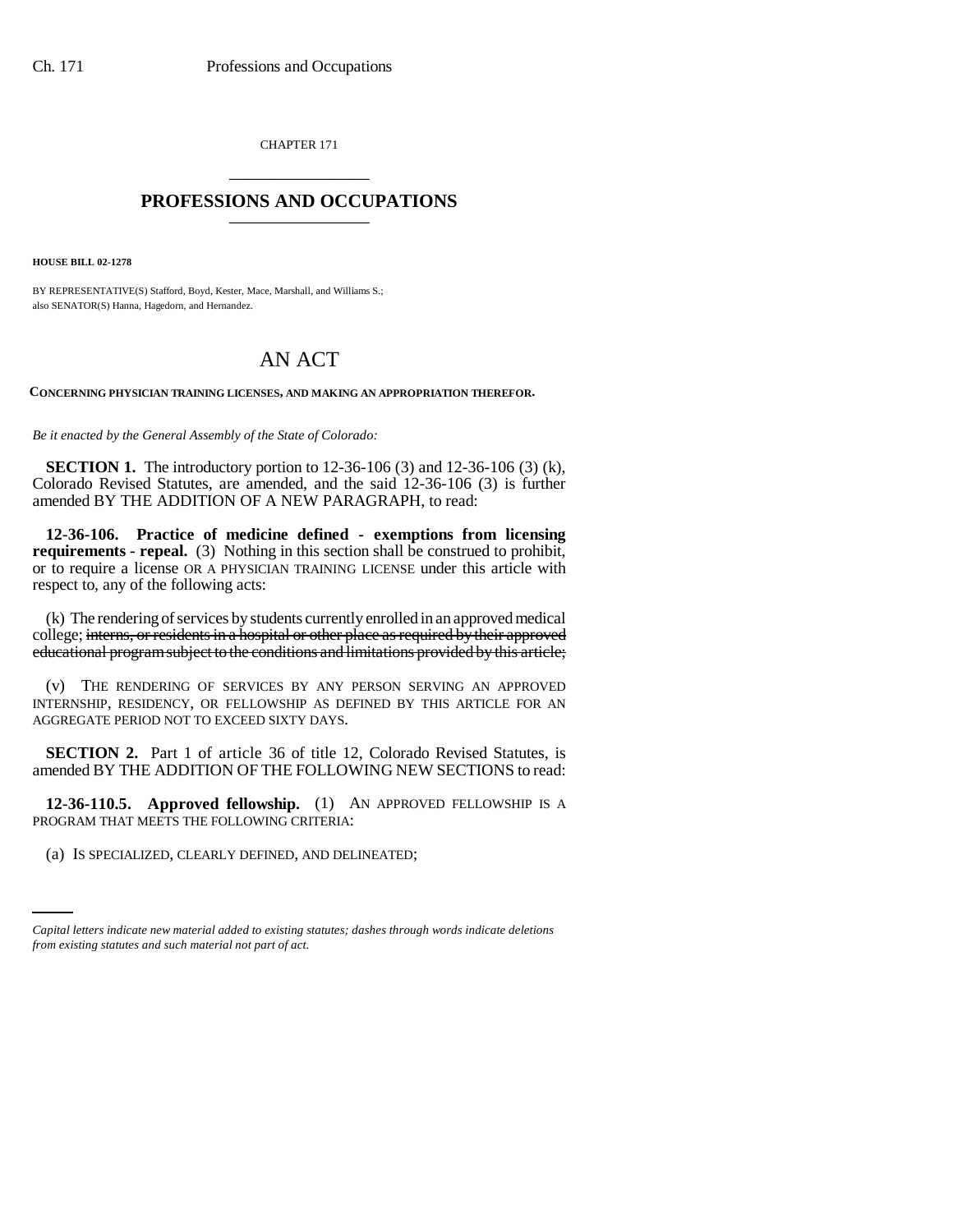(b) FOLLOWS THE COMPLETION OF AN APPROVED RESIDENCY;

(c) PROVIDES ADDITIONAL TRAINING IN A MEDICAL SPECIALTY OR SUBSPECIALTY; AND

(d) IS EITHER:

(I) PERFORMED IN A HOSPITAL CONFORMING TO THE MINIMUM STANDARDS FOR FELLOWSHIP TRAINING ESTABLISHED BY THE ACCREDITATION COUNCIL FOR GRADUATE MEDICAL EDUCATION OR THE AMERICAN OSTEOPATHIC ASSOCIATION, OR BY A SUCCESSOR TO EITHER OF SAID ORGANIZATIONS; OR

(II) ANY OTHER PROGRAM THAT IS APPROVED BY THE ACCREDITATION COUNCIL FOR GRADUATE MEDICAL EDUCATION OR AMERICAN OSTEOPATHIC ASSOCIATION OR A SUCCESSOR TO EITHER OF SAID ORGANIZATIONS.

(2) THE BOARD HAS THE AUTHORITY, UPON ITS OWN INVESTIGATION, TO APPROVE ANY OTHER FELLOWSHIP FOR PURPOSES OF ISSUING A PHYSICIAN TRAINING LICENSE.

**12-36-122.5. Intern, resident, or fellow reporting.** (1) NOTWITHSTANDING ANY PROVISION OF 12-36-118(10) TO THE CONTRARY, THE BOARD SHALL INFORM THE LICENSED PHYSICIANS RESPONSIBLE FOR THE SUPERVISION OF AN INTERN, RESIDENT, OR FELLOW OF ANY COMPLAINT RECEIVED IN WRITING RELATING TO THE INTERN, RESIDENT, OR FELLOW. THE BOARD SHALL ALSO INFORM THE PROGRAM SPONSORING SUCH INTERN, RESIDENT, OR FELLOW OF ACTIONS OF THE BOARD REGARDING SUCH COMPLAINT.

(2) THE BOARD IN ITS DISCRETION MAY RELEASE RECORDS THAT ARE NOT OTHERWISE PRIVILEGED OR CONFIDENTIAL BY LAW TO THE LICENSED PHYSICIANS RESPONSIBLE FOR THE SUPERVISION OF AN INTERN, RESIDENT, OR FELLOW, BUT ONLY IF SUCH PHYSICIAN AGREES IN WRITING NOT TO REDISCLOSE SUCH RECORDS OR THE INFORMATION CONTAINED THEREIN FOR USE OUTSIDE OF ANY PROCEEDING WITHIN THE PROGRAM OR PRACTICE SITE.

**SECTION 3.** 12-36-122, Colorado Revised Statutes, is amended to read:

**12-36-122. Physician training licenses.** (1) Any person serving an approved internship, or residency, OR FELLOWSHIP, as defined by this article, in a hospital in this state may do so for an aggregate period of up to six years UNDER THE AUTHORITY OF A PHYSICIAN TRAINING LICENSE ISSUED PURSUANT TO THIS SUBSECTION AND without a license to practice medicine or the payment of any fee ISSUED PURSUANT TO SECTION 12-36-107 OR 12-36-107.6.

(2) NO PERSON SHALL BE GRANTED A PHYSICIAN TRAINING LICENSE UNLESS SUCH PERSON MEETS THE FOLLOWING CRITERIA:

(a) THE PERSON HAS BEEN ACCEPTED INTO AND DEMONSTRATES THE INTENTION TO PARTICIPATE IN AN APPROVED INTERNSHIP, RESIDENCY, OR FELLOWSHIP, AS DEFINED BY THIS ARTICLE; AND

(b) THE PERSON IS NOT OTHERWISE LICENSED TO PRACTICE MEDICINE IN THIS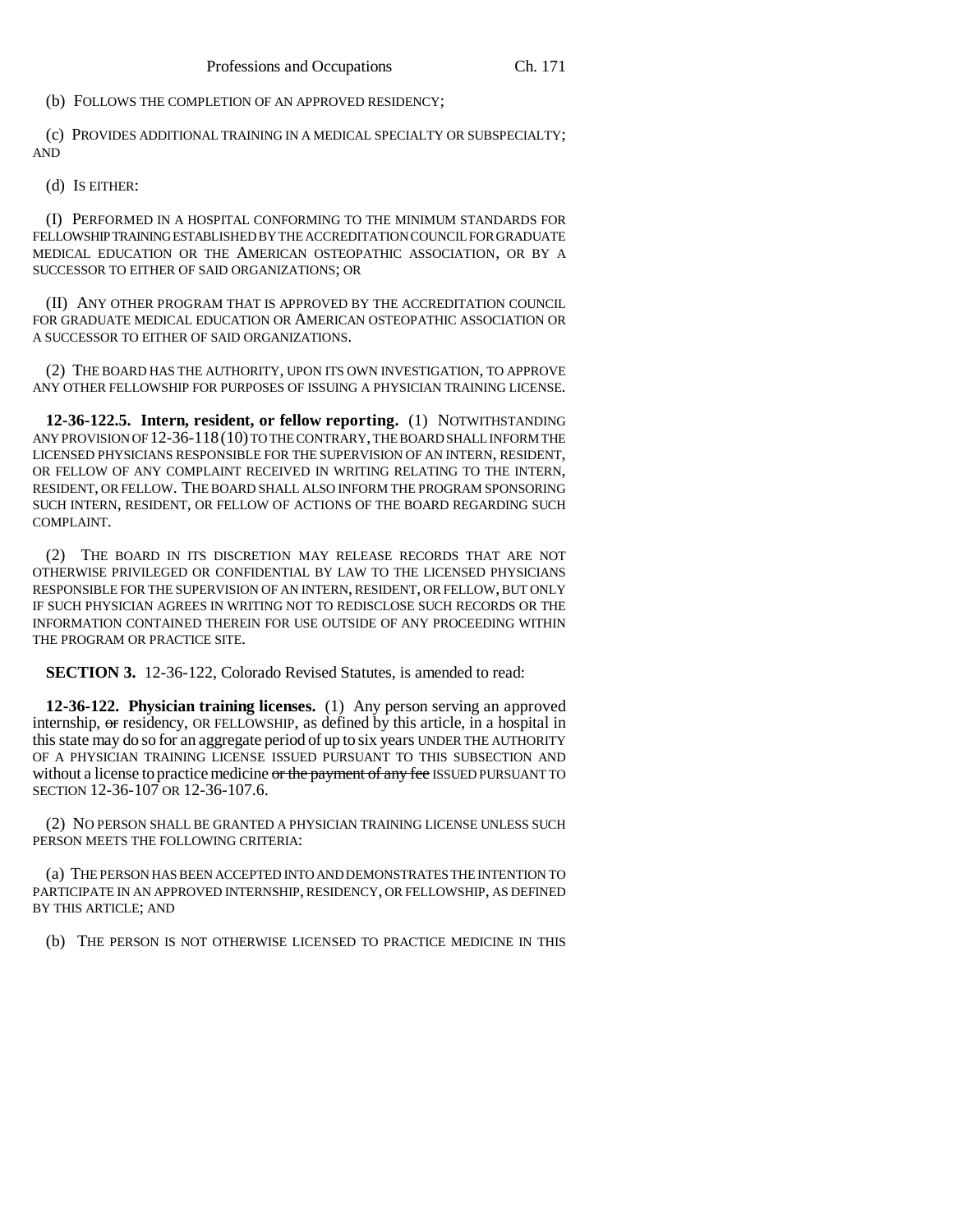## STATE.

(3) THE BOARD MAY REFRAIN FROM ISSUING A PHYSICIAN TRAINING LICENSE, OR MAY GRANT A PHYSICIAN TRAINING LICENSE SUBJECT TO TERMS OR PROBATION, FOR ANY OF THE REASONS LISTED IN SECTION  $12-36-116$  (1) (a), (1) (b), OR (1) (c). AN APPLICANT WHOSE PHYSICIAN TRAINING LICENSE IS DENIED OR IS GRANTED SUBJECT TO TERMS OF PROBATION MAY SEEK REVIEW PURSUANT TO SECTION 24-4-104 (9), C.R.S.; EXCEPT THAT, IF AN APPLICANT ACCEPTS A PHYSICIAN TRAINING LICENSE THAT IS SUBJECT TO TERMS OF PROBATION, SUCH ACCEPTANCE SHALL BE IN LIEU OF AND NOT IN ADDITION TO THE REMEDIES SET FORTH IN SECTION 24-4-104 (9), C.R.S.

(4) EXCEPT AS PROVIDED IN SUBSECTION (3) OF THIS SECTION, THE BOARD SHALL ISSUE A PHYSICIAN TRAINING LICENSE UPON RECEIPT OF A STATEMENT FROM THE APPROVED INTERNSHIP, RESIDENCY, OR FELLOWSHIP PROGRAM STATING THAT THE APPLICANT MEETS THE CRITERIA SET FORTH IN SUBSECTION (2) OF THIS SECTION AND THAT THE APPROVED INTERNSHIP, RESIDENCY, OR FELLOWSHIP ACCEPTS RESPONSIBILITY FOR THE APPLICANT'S TRAINING WHILE IN THE PROGRAM. THE STATEMENT SHALL BE SIGNED BY THE PROGRAM DIRECTOR, CLINICAL DIRECTOR, OR OTHER PHYSICIAN RESPONSIBLE FOR THE TRAINING OF THE APPLICANT. THE STATEMENT SHALL BE SUBMITTED TO THE BOARD NO LATER THAN THIRTY DAYS PRIOR TO THE DATE ON WHICH THE APPLICANT BEGINS THE APPROVED INTERNSHIP, RESIDENCY, OR FELLOWSHIP IN THIS STATE.

(5) WHERE FEASIBLE, THE APPLICANT SHALL SUBMIT A COMPLETED APPLICATION, ON A FORM APPROVED BY THE BOARD, ON OR BEFORE THE DATE ON WHICH THE APPLICANT BEGINS THE APPROVED INTERNSHIP, RESIDENCY, OR FELLOWSHIP IN THIS STATE. ANY PHYSICIAN TRAINING LICENSE GRANTED PURSUANT TO THIS SECTION SHALL EXPIRE IF A COMPLETED APPLICATION IS NOT RECEIVED BY THE BOARD SIXTY DAYS AFTER THE APPLICANT BEGINS THE APPROVED INTERNSHIP, RESIDENCY, OR FELLOWSHIP IN THIS STATE. THE BOARD MAY ESTABLISH AND CHARGE AN APPLICATION AND RENEWAL FEE NOT TO EXCEED FIFTY DOLLARS FOR SUCH PHYSICIAN TRAINING LICENSES PURSUANT TO SECTION 24-34-105,C.R.S. SUCH APPLICANTS AND RENEWAL APPLICANTS SHALL NOT BE REQUIRED TO PAY ANY FEE PURSUANT TO SECTION 12-36-123.5.

(6) EXCEPT AS OTHERWISE PROVIDED IN THIS SECTION, SUCH PHYSICIAN TRAINING LICENSE SHALL BE SUBJECT TO RENEWAL AS SET FORTH IN SECTION 12-36-123 (1) (a) AND (1) (b). IN NO EVENT SHALL ANY PERSON HOLD A COLORADO PHYSICIAN TRAINING LICENSE FOR MORE THAN AN AGGREGATE PERIOD OF SIX YEARS.

(7) A PHYSICIAN TRAINING LICENSEE MAY PRACTICE MEDICINE AS DEFINED BY THIS ARTICLE WITH THE FOLLOWING RESTRICTIONS:

(a) A PHYSICIAN TRAINING LICENSEE SHALL BE AUTHORIZED TO PRACTICE MEDICINE ONLY UNDER THE SUPERVISION OF A PHYSICIAN LICENSED TO PRACTICE MEDICINE PURSUANT TO SECTION 12-36-107 OR 12-36-107.6 AND ONLY AS NECESSARY FOR THE PHYSICIAN TRAINING LICENSEE'S PARTICIPATION IN THE APPROVED INTERNSHIP, RESIDENCY, OR FELLOWSHIP DESIGNATED ON THE LICENSEE'S APPLICATION FOR A PHYSICIAN TRAINING LICENSE.

(b) (I) A PHYSICIAN TRAINING LICENSE SHALL EXPIRE: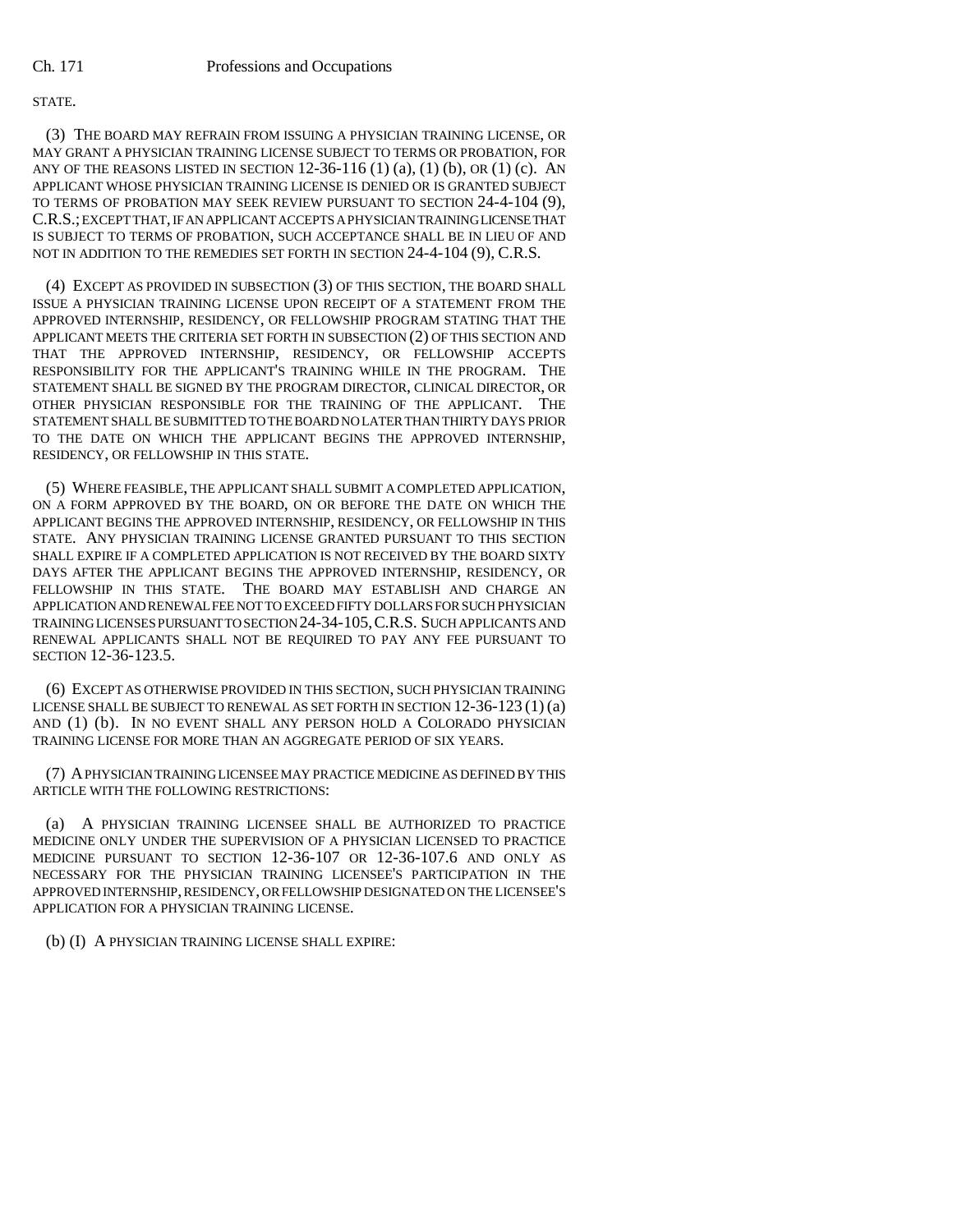(A) WITHIN SIXTY DAYS UNDER THE CIRCUMSTANCES DESCRIBED IN SUBSECTION (5) OF THIS SECTION;

(B) AT THE TIME THE PHYSICIAN TRAINING LICENSEE CEASES TO PARTICIPATE IN THE APPROVED INTERNSHIP, RESIDENCY, OR FELLOWSHIP PROGRAM IDENTIFIED ON THE LICENSEE'S APPLICATION FORM; OR

(C) AT THE TIME THE PHYSICIAN TRAINING LICENSEE OBTAINS ANY OTHER LICENSE TO PRACTICE MEDICINE ISSUED BY THE BOARD.

(II) IF A PHYSICIAN TRAINING LICENSEE ENTERED AN APPROVED INTERNSHIP, RESIDENCY, OR FELLOWSHIP OTHER THAN THE APPROVED INTERNSHIP, RESIDENCY, OR FELLOWSHIP INDICATED ON THE LICENSEE'S APPLICATION, THE LICENSEE SHALL FILE A NEW APPLICATION WITH THE BOARD PURSUANT TO SUBSECTIONS (4) AND (5) OF THIS SECTION.

(c) A PHYSICIAN TRAINING LICENSEE SHALL NOT HAVE THE AUTHORITY TO DELEGATE THE RENDERING OF MEDICAL SERVICES TO A PERSON WHO IS NOT LICENSED TO PRACTICE MEDICINE PURSUANT TO SECTION 12-36-106 (3) (l) AND SHALL NOT HAVE THE AUTHORITY TO SUPERVISE PHYSICIAN ASSISTANTS AS PROVIDED BY SECTION 12-36-106 (5).

(d) THE ISSUANCE OF A PHYSICIAN TRAINING LICENSE SHALL NOT BE CONSTRUED TO REQUIRE THE BOARD TO ISSUE THE PHYSICIAN TRAINING LICENSEE A LICENSE TO PRACTICE MEDICINE PURSUANT TO SECTION 12-36-107 OR 12-36-107.6.

(8) A PHYSICIAN TRAINING LICENSEE MAY BE DISCIPLINED FOR UNPROFESSIONAL CONDUCT AS DEFINED IN SECTION 12-36-117, PURSUANT TO THE PROCEDURES OUTLINED IN SECTION 12-36-118.

(9) Licensed physicians responsible for the supervision of interns,  $\sigma$ r residents, OR FELLOWS in graduate training programs shall promptly report to the board anything concerning an individual A PHYSICIAN TRAINING LICENSEE in such programs which THAT would constitute a violation of this article. Such physicians shall also report to the board any individual PHYSICIAN TRAINING LICENSEE who has not progressed satisfactorily in the program. or has been dismissed from the program for inadequate performance or ethical reasons THE PHRASE "NOT PROGRESSED SATISFACTORILY IN THE PROGRAM" REFERS TO THOSE PHYSICIAN TRAINING LICENSEES WHO HAVE BEEN DISMISSED, SUSPENDED, OR PLACED ON PROBATION FOR REASONS THAT CONSTITUTE UNPROFESSIONAL CONDUCT AS DEFINED IN SECTION 12-36-117 UNLESS SUCH CONDUCT HAS BEEN REPORTED TO THE PEER HEALTH ASSISTANCE PROGRAM SET FORTH IN SECTION 12-36-123.5.

(10) LICENSED PHYSICIANS RESPONSIBLE FOR THE SUPERVISION OF INTERNS, RESIDENTS, OR FELLOWS IN GRADUATE TRAINING PROGRAMS SHALL REPORT TO THE BOARD NO LATER THAN THIRTY DAYS AFTER A PHYSICIAN TRAINING LICENSEE HAS BEEN TERMINATED OR HAS RESIGNED FROM THE APPROVED INTERNSHIP, RESIDENCY, OR FELLOWSHIP.

**SECTION 4. Appropriation.** In addition to any other appropriation, there is hereby appropriated, out of any moneys in the division of registrations cash fund